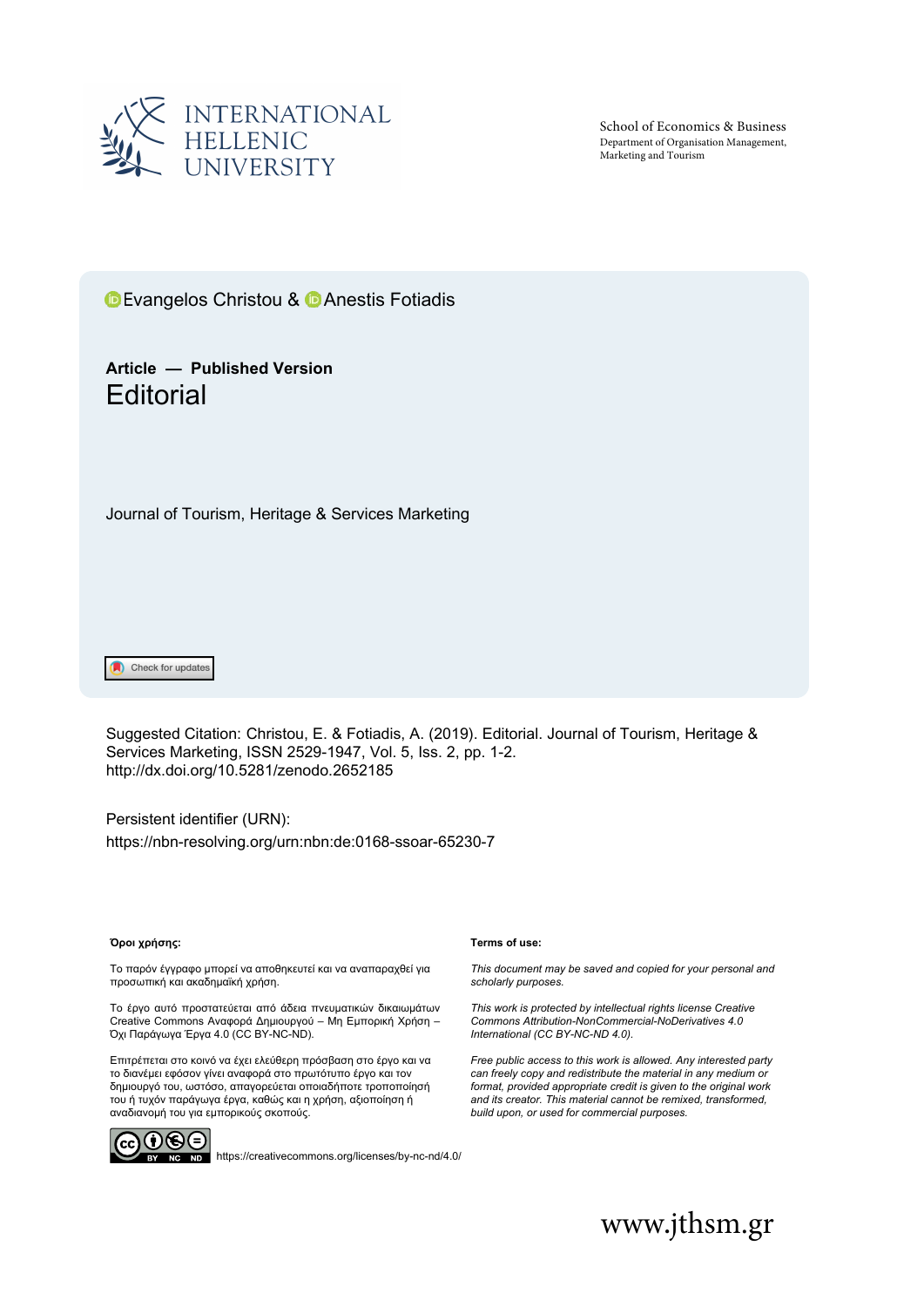Check for updates

# **Editorial**

**Evangelos Christou, Editor-in-Chief** Alexander Technological Institute of Thessaloniki, Greece

**PAnestis Fotiadis, Associate Editor** Zayed University, United Arab Emirates

**JEL Classification:** *L83, M1, O1*

**Biographical note:** Evangelos Christou is professor of tourism marketing and Dean of the School of Business & Economics, Alexander Technological Institute of Thessaloniki, Greece ([e.christou@tour.teithe.gr\). A](mailto:e.christou@tour.teithe.gr)nestis Fotiadis is associate professor of tourism, at the College, of Communication & Media Sciences, Zayed University, United Arab Emirates ([anestis.fotiadis@zu.ac.ae\)](mailto:anestis.fotiadis@zu.ac.ae)

### **1 INTRODUCTION**

This is the eighth publication of JTHSM (volume 5, issue 1), starting its fifth year of publication. In previous issues, this journal presented original refereed papers, both conceptual and research-based, focused on various topics of tourism, heritage and services with emphasis in marketing and management. In volume 5, issue 1, we focus on furthering our scope and consolidating our position in both conceptual developments and practical applications in tourism, heritage and services through publication of another five quality manuscripts.

### **2 PRESENTATION OF THE SECOND ISSUE OF 2018**

The present issue of JTHSM contains five manuscripts written by twelve authors located in six different countries and affiliated with nine different universities and research institutions.

In the first paper, Dubravka Vlasic, Katarina Poldrugovac and Sandra Jankovic, all from the University of Rijeka in Croatia, explore competitive pricing strategies in marina business. Competitive pricing is considered to be a very important part of revenue management, a management instrument that enables selling right products and services to the customers at the prices that will produce highest revenues. Marina business is supposed to be a business whose products or services are perishable (similar to hotels, airlines, campsites, hostels etc.) and tracking prices of competitors is very important part of managing its business. The purpose of this paper is to address the problem of relative price position and relative price fluctuation performance in marina business and seeks to complement existing research in the domain of strategic price positioning. The research results reveal that marinas who set their prices higher than their competition achieve lower level of berth occupancy and at the same time succeed higher RevPAB. Marinas with lower prices than their competitors achieve higher level of berth occupancy and lower RevPAB.

The second paper focuses on festivals and destination marketing. The paper is written by Ige Pirnar, Sinem Kurtural and Melih Tutuncuoglu from Yasar University in Turkey. Festivals are among the growing global city and destination attraction factors and they are very trendy. Studies indicate that there is a direct relationship between the successful organizations of festivals and the number of visitors and tourism income of a city destination. Thus, festival marketing efforts usually have a direct impact on city marketing efforts. Due to this fact, the study tries to figure out the festival marketing potential of Izmir city that seems to lag behind the general tourism development pattern of Turkey contrary to the great potential it has. The study comprises of two main sections, first one being a literature review on festival marketing, followed by the second section on a qualitative research on Izmir's festivals and their marketing potential. It tries to determine the positive impacts of Izmir's festivals on destination marketing and by grouping and categorizing them under similar characteristics figuring out the most promising ones. The research consists of four open-ended interview questions on festivals held in Izmir city. As practical implications, Destination Management Organizations, Destination Marketing Organizations, destination and city marketers, festival managers and destination tourism developers may benefit from the findings of this study.

Traveler segmentation through Social Media for intercultural marketing purposes is examined in the third paper of this issue. Eleni Mavragani, Paraskevi Nikolaidou and Efi Theodoraki, all from International Hellenic University in Greece conducted a study to present a methodology for the segmentation of travelers by studying social media profiles and extracting information on their preferences and demographic traits. Through the study of the sample's social media profiles (Instagram, Facebook, and Twitter), information about travelers' demographics and preferences are combined for the segmentation of the tourists visiting a

© 2019 Authors. Published by Alexander T.E.I. of Thessaloniki ISSN: 2529-1947. UDC: 658.8+338.48+339.1+640(05) <http://doi.org/10.5281/zenodo.2652185> Published online: 15 April 2019